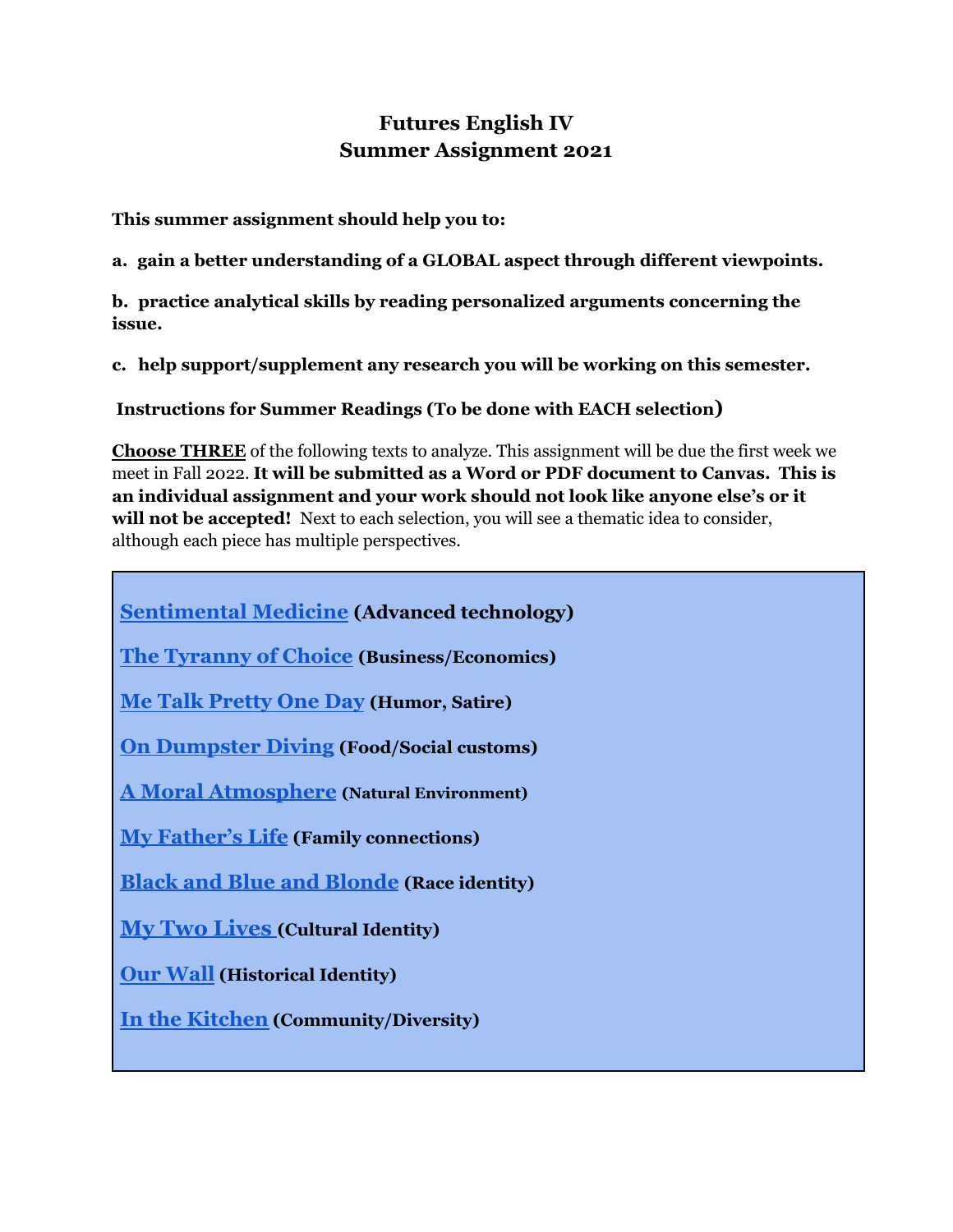## **Part I--Argumentation**

**·** Identify the claim of the author in this selection. (Remember, the issue addressed can be controversial and generate questions. You may not agree with the claim and that is ok!)

Identify the audience. Who would care about this claim, who would have questions about it, who would have stakes in this argument? Be specific!

Identify 2-3 reasons which support the author's claim.

Identify 1-2 assumptions the author is making. What does the author assume about the audience? Assume about what they'd find important? Assume about their values?

Evaluate the evidence of the argument. Is it sufficient? Typical? Accurate? Relevant? Why/why not?

Identify and evaluate the author's recognition of the alternate side of the argument. (Concession) Is the concession uninformed, undecided, invalid, or incomplete?

## **Part II-Rhetorical Analysis**

**·** Identify the writer and the writer's angle of vision. If needed, do a quick research on this writer—beliefs, values, gender, ethnic background, etc. How do these qualities affect his/her angle of vision?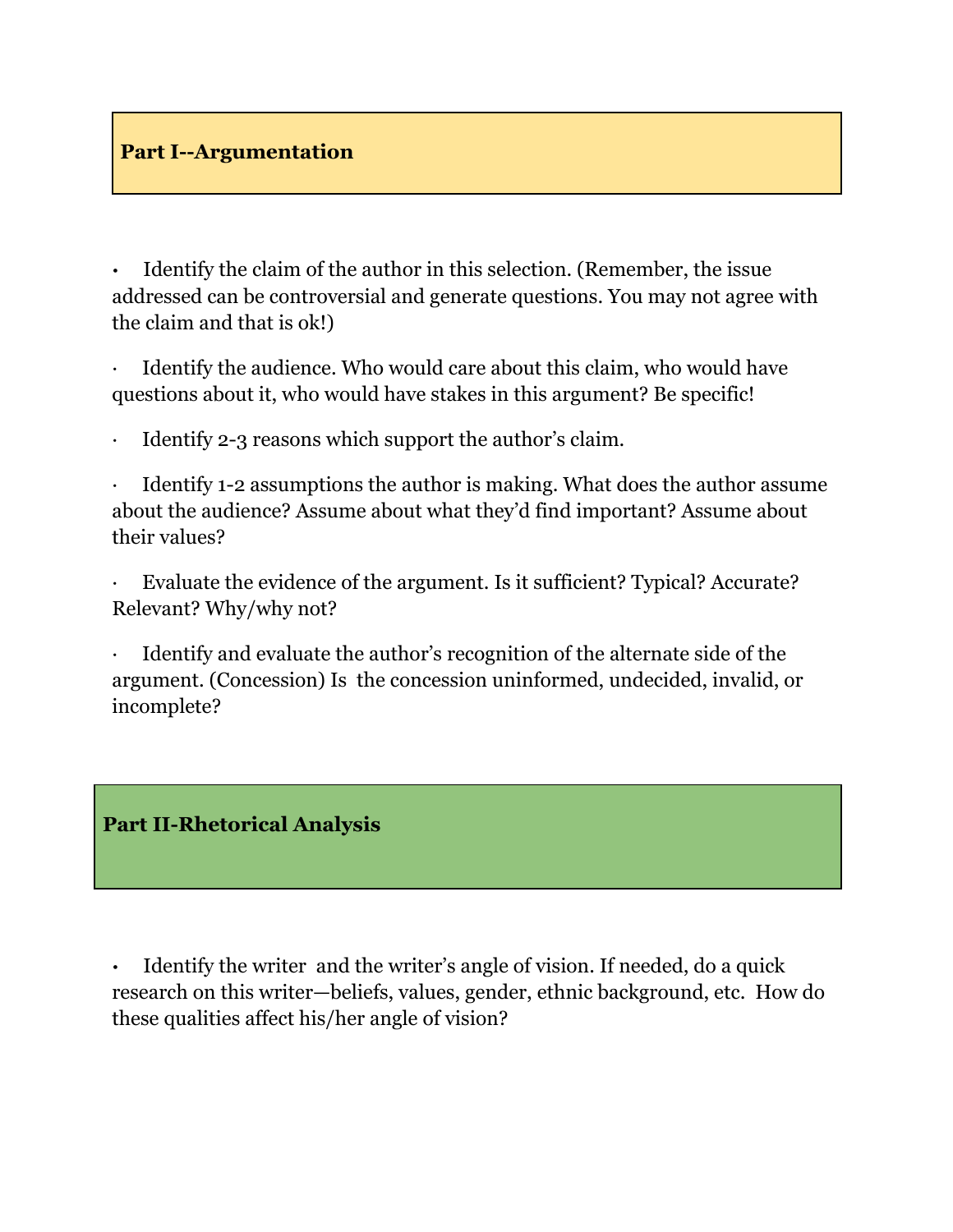Identify and analyze the creation of the three rhetorical appeals. (Logos, Pathos, Ethos)—the writer may use all or one of these appeals. Find at least 3 examples and evaluate.

Evaluate the writer's style—include the genre of the essay, diction, tone, syntax. Provide examples to support your evaluation.

Write a summary paragraph of the essay.

**Part III— Essay Time! Write an argumentative analysis OR a rhetorical analysis.**

· **Choose ONE of your selected readings out of the three you chose. You will write EITHER an argumentative analysis essay OR a rhetorical analysis essay about the selection.**

> v **Argumentative Analysis Essay: After examining the article's presentation of its claim, reasons, evidence, etc., you will ANALYZE the claim made in the essay. (This IS NOT an AP Lang Argumentative essay! )**

o What is the writer's core argument? What reasons/evidence does the writer present?

o Is the writer biased? Is the writer arguing rationally with evidence or skewing evidence?

o Is the writer aware of the alternative views and fairly presenting them?

o How responsibly does the writer develop the logos of the argument and develop the pathos appeal?

o What features stand out as most important in the way this argument makes its appeals to readers?

o What will you remember about this argument? What leaves you thinking?